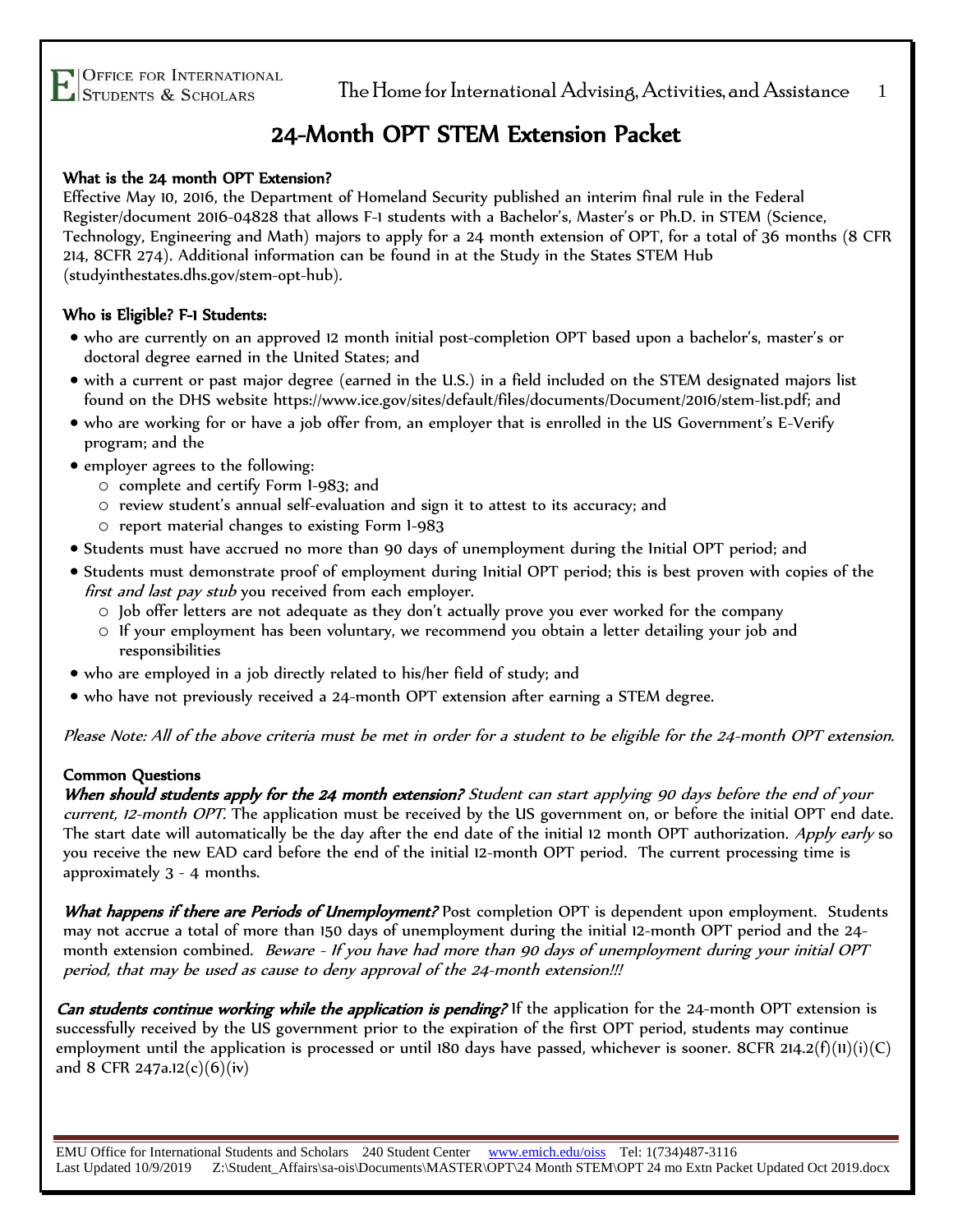$\Gamma$ |Office for International  $\Gamma$  and Assistance 2  $\Gamma$ |Students & Scholars  $\Gamma$  and  $\Gamma$ Is my degree in a STEM field? The 24-month Optional Practical Training (OPT) extension may be approved for students who have earned bachelors, masters, or doctoral degrees in a STEM (Science, Technology, Engineering, Mathematics) field that is on the DHS STEM Designated Degree Program List. That list consists of select STEM fields identified by [CIP Code](http://nces.ed.gov/pubs2002/cip2000/) (Classification of Instructional Programs). You can locate the CIP code of your program next to the program name on page 1 of your I-20.

What is E-Verify? E-Verify is a database system operated by the Department of Homeland Security in partnership with the Social Security Administration. It allows participating employers to electronically verify the employment eligibility of newly-hired employees. E-Verify is currently voluntary in most states. For more information see [www.dhs.gov/e-verify.](http://www.dhs.gov/e-verify) Please make sure you confirm that your employer participates in E-verify before filing your application. Usually the Human Resources department of the company can give you this information.

#### Additional Requirements & Limitations

- Reporting to OISS every six months (6, 12, 18 months)
- Students also have to report changes:
	- o Legal name
	- o Residential or mailing address
	- o Employer name
	- o Employer address
	- o Loss of employment
	- o Worksite address

#### Things to Remember:

- Once your application for OPT has been approved, your Employment Authorization Document (EAD) will be mailed to the address you put on the I-765 form. The post office WILL NOT FORWARD mail from USCIS if you change your address after you apply. USCIS will also not deliver your EAD to a PO Box.
- You MUST submit a photocopy of your EAD to OISS upon receipt.
- You MUST report all changes of name, address, or employer to OISS within 10 days. ALL employers must participate in the E-verify program.
- You MUST report all periods of unemployment to OISS within 10 days.
- You MUST submit a validation report to the EMU OISS every six months to confirm name and address, employer name and address, and continuation of employment. The report is due within 10 days of the six, twelve and eighteenmonth reporting date.
- If you are changing employers, please follow the instructions on the OISS website. All Employers MUST agree to report within 48 hours the termination or departure of the student from their employment. You must complete a new I-983 training plan with the new employer.
- Remember, while on OPT you are still an EMU F1 student. Please review the attached handout "While you are on OPT" to learn about your responsibilities during this practical training period.
- While on OPT you may be exempt from Social Security & Medicare Tax (FICA)

#### 24-month OPT Extension Application Procedure:

- Obtain & carefully read the entire 24-month OPT Extension Packet o Available on the [OISS](http://www.emich.edu/ois/intnlstudents/forms.php) website or in the OISS office
- Collect the documents required for the application- see *OPT 24 month STEM Extension Application Instructions*
- Put your documents in the specified order found in the Application Instructions
- Get your STEM OPT packet reviewed by OISS: make an appointment with an advisor OR scan all documents, in the specified order, into 1 or 2 pdf files & Email to oiss forms@emich.edu
	- Do NOT scan each page separately
	- 2. Do NOT take photographs of each document; they do not come through clearly
	- 3. Please, no more than 2 pdf files!!!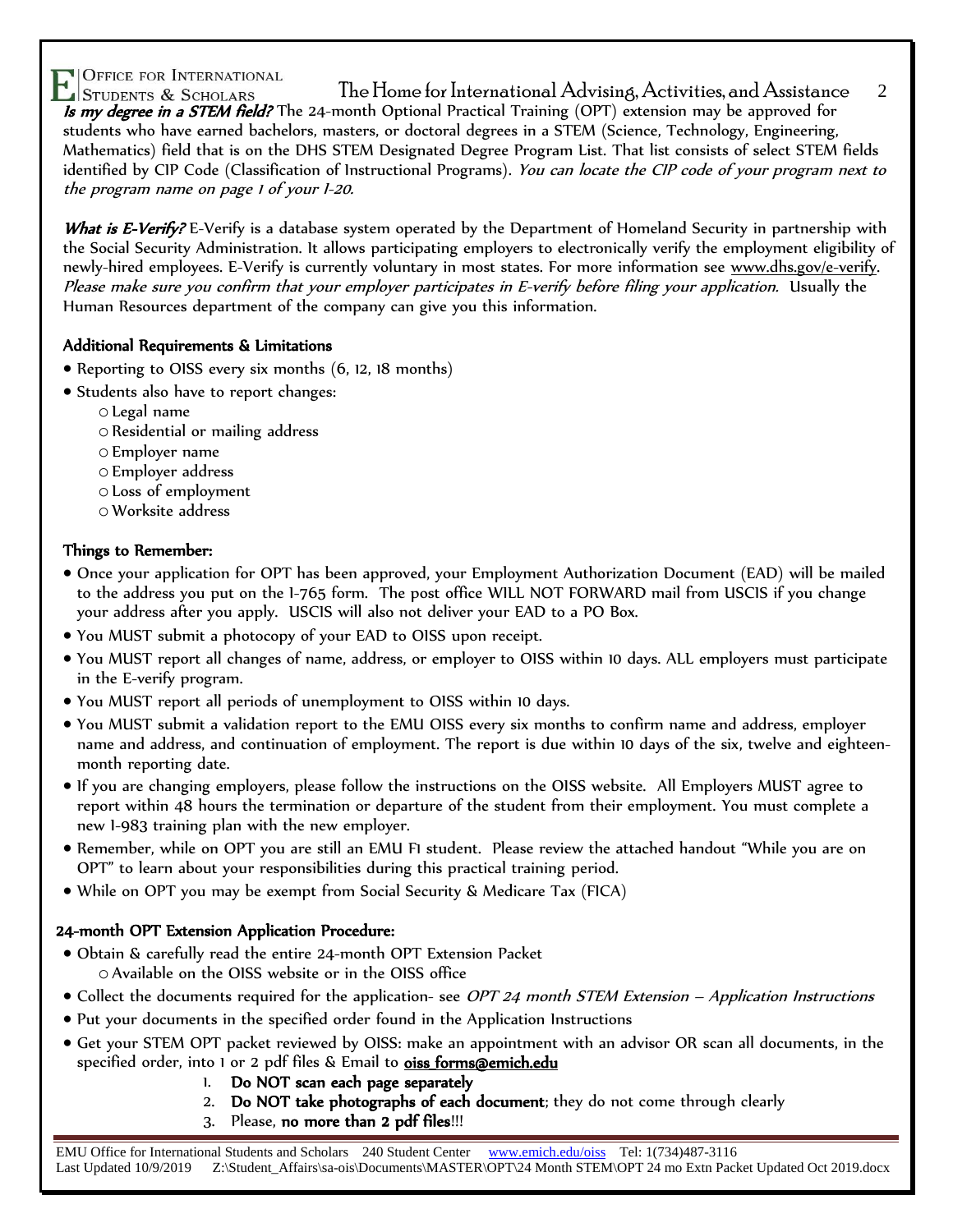### While you are on the 24-month OPT Extension … … you are still considered an EMU F1 student!!!

- You must submit a copy of your new EAD card to OISS upon its receipt
- Name, Address, or Employer Changes You must report all name, US address, and employer name/address changes to OISS within 10 days, using the IR-24 form found on the OISS website. Your address must describe where you live; it cannot be a PO Box or an office address. You are also required to advise OISS of this information every 6 months (see below). Failure to keep this information current can jeopardize your immigration status! If you change employers, please follow the instructions on the OISS website; you must submit a new I-983 training plan form.
- Periods of Unemployment You must report to OISS all periods of unemployment (IR-24). Failure to report can jeopardize your immigration status. You cannot have more than a total of 120 days of unemployment, including those while on your initial OPT period. During your job search you need to keep an accurate record of your efforts to find employment (company contacted, date, phone number, name of contact person etc.)
- Validation Reporting Students must submit a validation report (IR-24) to the EMU OISS every six months to confirm name and address, employer name and address, and continuation of employment. The report is due within 10 days of the six-month reporting date. It is your responsibility to submit the IR-24 in a timely manner!!
- Taxes Generally, if you've been in the United States less than 5 years, while on OPT you should be exempt from Social Security Tax & Medicare Tax (FICA) (See Internal Revenue Service Publication 519, "US Tax Guide for Aliens"). However, your earnings are subject to applicable federal, state & local taxes unless your country has a tax treaty with the US exempting you from payment. Tax returns must be filed on or before April 15<sup>th</sup> each year, for the previous calendar year.
- Health Insurance It is very important that you have health insurance while in the USA. For your own physical & financial wellbeing – BE INSURED at all times!!!
- Travel while on OPT Before you travel, remember to:
	- o Make sure your passport is valid at least 6 months into the future
	- o Make sure your I-20 has been signed for travel within the past 6 months. If you need a new travel signature, bring or send your I-20 to OISS with a copy of your EAD card
	- o Make sure your visa stamp is valid. If your visa is expired, you may need to renew it while overseas. If this is the case, please speak to an OISS advisor before traveling.
- If you have an expired visa stamp & plan a short trip to Canada, Mexico, or adjacent Caribbean islands, you may be qualified for Automatic Revalidation. Please contact an OISS advisor before traveling!
	- o Carry your EAD card and proof of employment for the EAD time period with you. Proof of employment can include a letter from your employer and recent pay stubs.
	- oDependent Travel Since OPT is not noted on dependent I-20's, an F2 dependent must carry copies of the F1 student's I-20 with OPT recommendation, EAD card & job offer letter in addition to their own F2 I-20 when traveling.
- Change of Status If you change your immigration status during OPT, you are required to send us a copy of the application receipt notice and approval document (i.e. H-1B). We recommend you begin this process before your OPT is expired.
- Your OPT will automatically terminate if you transfer to another school or begin to study another educational program. Please contact OISS if you plan to apply for another degree program or transfer to another school.
- Remember to depart the USA within the 60 day grace period that follows your last day of OPT.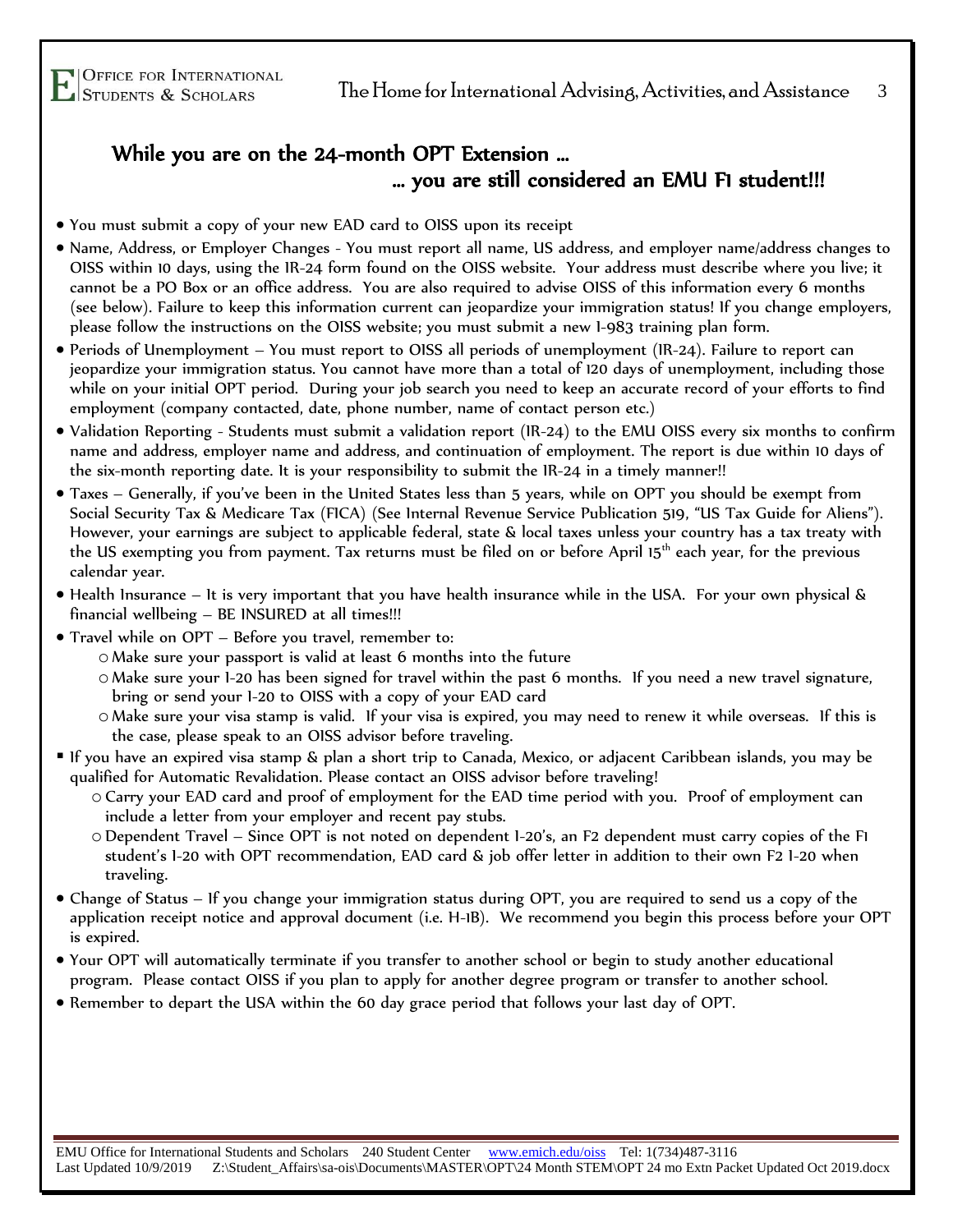TOFFICE FOR INTERNATIONAL<br>Students & Scholars The Home for International Advising, Activities, and Assistance 4

### OPT 24 month STEM Extension - Application Instructions

- 1. Collect the following documents & put them in the order below
- 2. Scan them all into 1 pdf file (please, no more than 2 pdf files!!!) Do NOT scan each page separately and do not take photographs of each page. Email to **oiss\_forms@emich.edu**

#### Required Documents – please submit copies of:

- Completed OISS 24-month OPT Extension request form Please include employment information for the entire OPT timeframe, including any periods of unemployment. Include additional pages as needed
- Completed G-1145 form
- Check for \$410 made payable to the *US Department of Homeland Security;* include your SEVIS N# in the memo field ... (copy front and back, on same page); Must be drawn on a US financial institution.
- 2 full, frontal passport size photos taken within 30 days of filing this application gently print your name & SEVIS number on the back of each photo. Make sure they are 2" x 2" square, have a white background, are clear and you are wearing a different shirt than in your Visa or Passport photo! (Eye glasses is NOT allowed!)
- Completed 1-765 Form<http://www.uscis.gov/files/form/i-765.pdf> ; Typed only, must be signed in blue ink, and signature must stay within the white box; do not cross the black outline! See sample.
- Completed Form I-983. The form and instructions can be found at [https://studyinthestates.dhs.gov/form-i-983](https://studyinthestates.dhs.gov/form-i-983-overview) [overview](https://studyinthestates.dhs.gov/form-i-983-overview)
- Front & back of current, valid EAD card (on same page)
- Employer E-verify profile screen, with name and number (sample on OISS website: Forms, Employment OPT24)
- Proof of Employment during the entire first, 12-month OPT period; the best proof of employment are copies of the first & last pay stubs from each employer. Copies of bank statements are also acceptable. Documents MUST show dates of employment, employee and employer contact information. Employment offer letters will not be accepted; they are not considered proof of employment. Remember, your total unemployment days cannot exceed 90! If your employment was not paid, thus you have no pay stubs; please see the section regarding *documenting proof of unpaid* employment, later in this packet.
- Diploma or transcript showing conferred degree
- Pages 1 & 2 of most recent I-20 with OPT authorization on page 3
- Pages 1 & 2 of All I-20's with previous OPT or CPT authorization on page 3
- Any other previous EAD cards, if applicable
- Pages 1 & 2 of Initial I-20 used to enter USA for the first time
- Pages 1 & 2 of all Transfer Pending I-20's for all US schools attended
- Passport (photo page and expiration date), visa, & I-94
- Photo Identification (driver's license or student ID, front and back, on same page) make sure can see photo

Processing may take 7 – 10 business days, depending upon the time of year and OISS workload. Please apply early!

#### OISS will:

- Review your application materials
- Provide you with written comments and corrections for your application
- Provide the required SEVIS "screen shots" and mailing instructions for your application
- You mail Application to USCIS Get Receipt Notice Track Status
	- o USCIS MUST receive the OPT application prior to the expiration of the initial 12-month OPT
	- o USCIS MUST receive the OPT application within 30 days of the new OPT I-20 issuance
	- o You should receive a text/email from USCIS within 1 week of submitting your application. This text/email will include the receipt number you can use for tracking purposes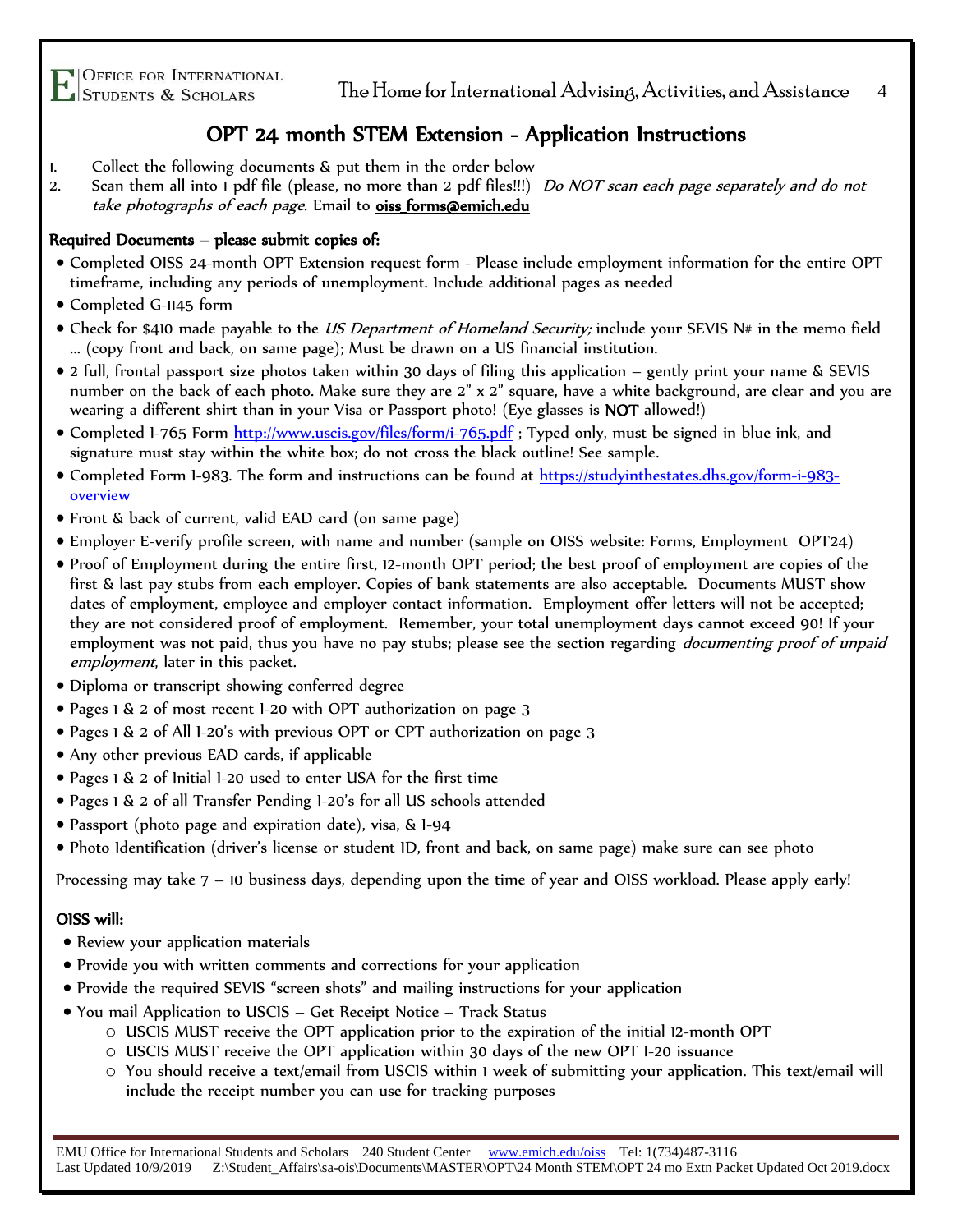### Employment during STEM 24 month Optional Practical Training

Excerpted from the U.S. Federal Register

[https://www.federalregister.gov/articles/2016/03/11/2016-04828/improving-and-expanding-training-opportunities-for-f-1-nonimmigrant-students](https://www.federalregister.gov/articles/2016/03/11/2016-04828/improving-and-expanding-training-opportunities-for-f-1-nonimmigrant-students-with-stem-degrees-and#p-521)[with-stem-degrees-and#p-521](https://www.federalregister.gov/articles/2016/03/11/2016-04828/improving-and-expanding-training-opportunities-for-f-1-nonimmigrant-students-with-stem-degrees-and#p-521)

v. Volunteering, Employer-Employee Relationships, and Related Matters

All OPT employment, including post-completion OPT, must be in a job that is related to the student's degree program. There are several aspects of the STEM OPT extension that do not make it apt for certain types of arrangements, including multiple employer arrangements, sole proprietorships, employment through "temp" agencies, employment through consulting firm arrangements that provide labor for hire, and other relationships that do not constitute a bona fide employer-employee relationship. One concern arises from the difficulty individuals employed through such arrangements would face in complying with, among other things, the training plan requirements of this rule. Another concern is the potential for visa fraud arising from such arrangements. Furthermore, evaluating the merits of such arrangements would be difficult and create additional burdens for DSOs. Accordingly, DHS clarifies that students cannot qualify for STEM OPT extensions unless they will be bona fide employees of the employer signing the Training Plan, and the employer that signs the Training Plan must be the same entity that employs the student and provides the practical training experience. DHS recognizes that this outcome is a departure from SEVP's April 23, 2010 Policy Guidance (1004- 03).

DHS, moreover, anticipates that it will be very unusual, though not expressly prohibited, for students to work with more than two employers at the same time during the STEM OPT extension period, given that each employer must fully comply with the requirements of this rule and employ the student for no less than 20 hours per week.

DHS also clarifies that F-1 students seeking STEM OPT extensions may be employed by new "start-up" businesses so long as all regulatory requirements are met, including that the employer adheres to the training plan requirements, remains in good standing with E-Verify, will provide compensation to the STEM OPT student commensurate to that provided to similarly situated U.S. workers, and has the resources to comply with the proposed training plan. For instance, alternative compensation may be allowed during a STEM OPT extension as long as the F-1 student can show that he or she is a bona fide employee and that his or her compensation, including any ownership interest in the employer entity (such as stock options), is commensurate with the compensation provided to other similarly situated U.S. workers.

### Documenting proof of unpaid (volunteer) employment

As specified in a recent USCIS Request for Evidence:

If the position was unpaid please identify and provide:

- 1. A detailed listing of employment activities and projects with which you were engaged and specify the number of weekly hours that you were engaged in each of the activities or projects identified. You must work a minimum of 21 hours per week.
- 2. Copies of company daily time and attendance records that document your affiliation with the company, including start & end date of affiliation
- 3. Evidence of your physical presence in the company location such as rental agreements, receipts or bank statements

In addition, if the position was considered voluntary training, you must also provide

EMU Office for International Students and Scholars 240 Student Center [www.emich.edu/oiss](http://www.emich.edu/ois) Tel: 1(734)487-3116 Last Updated 10/9/2019 Z:\Student\_Affairs\sa-ois\Documents\MASTER\OPT\24 Month STEM\OPT 24 mo Extn Packet Updated Oct 2019.docx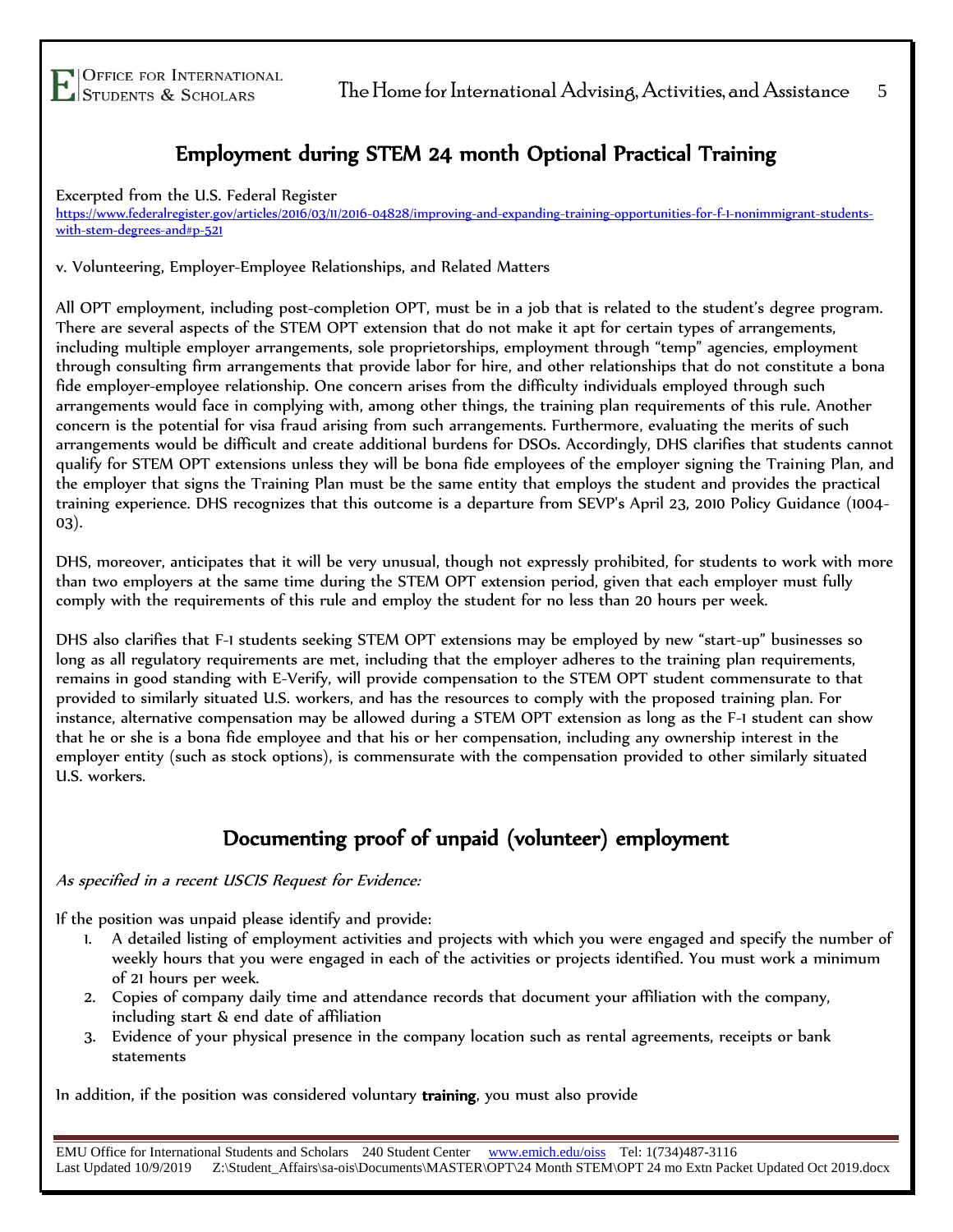- VOFFICE FOR INTERNATIONAL<br>Students & Scholars The Home for International Advising, Activities, and Assistance 4. Copies of all diplomas, completion certificate and/or certifications you received related to the training programs
	- identified.

### Final Checklist for mailing 24-month Extension Request to USCIS

Once you've gathered all the required documents, made the suggested revisions and received your I-20 and screen shots from the OISS, you will be ready to assemble and submit your application to the U.S. Government. Place the documents in this specified order:

- $\Box$  G-1145 Form
- **D** Personal check for \$410
- $\Box$  2 color photographs (Eye glasses is NOT allowed)
- $\Box$  Original 1-765 Form typed and signed with blue ink
- $\Box$  Original Form 1-983- typed and signed with blue ink
- $\Box$  SEVIS Employment History (supplied by OISS)
- $\Box$  Photocopy of new, signed OPT 1-20 (not the original) (supplied by OISS)
- $\Box$  Photocopy of both sides of your current or previous EAD card (s)
- $\Box$  Photocopy of computer screen shot showing employer E-verify name and number
- $\Box$  Proof of employment during the initial 12-month OPT period
- Photocopy of Diploma or transcript showing conferred degree
- $\Box$  Photocopies of all 1-20's showing previous CPT and/or OPT authorizations (include copies of previous EAD cards)
- $\Box$  Photocopy of initial 1-20 with original US entry stamp
- $\Box$  Photocopy of any transfer pending  $1-20$ 's
- Photocopy of both sides of your current I-94
- $\Box$  Photocopy of your US Visa
- $\Box$  Photocopy of the picture page & expiration date of your Passport
- $\Box$  Photocopy of 1 additional photo identification

If filing based on a previous U.S. STEM degree, you must also include:

- $\Box$  Photocopy of Diploma or transcript showing conferred previous STEM degree
- $\Box$  Proof of previous school's accreditation (typically can be found on the school's website)
- Proof of previous school's SEVP certification (https://studyinthestates.dhs.gov/school-search)

OISS highly recommends making a photocopy of the entire packet before sealing the mailing envelope!

Mailing address- this varies based on the shipping method you chose (U.S. Postal Service, FedEX, DHL, UPS, etc.) and your location. The address can be found at [https://www.uscis.gov/i-765-addresses#Lockbox%20Addresses.](https://www.uscis.gov/i-765-addresses#Lockbox%20Addresses)

If you later decide NOT to mail your OPT Extension application to USCIS, you must notify OISS immediately so that we can cancel your OPT recommendation in SEVIS. Failure to inform OISS that you are not applying for OPT can cause future problems.

#### Tracking your Application Status

Generally, within 1 week you should get an email and/or text message with your receipt number; Keep this information! Then in another 2 – 3 weeks of sending your application you should receive a "Notice of Action;" this is proof that you have an application pending with USCIS. You need to know your receipt number to check your case status on-line at [https://egov.uscis.gov/cris/Dashboard.do.](https://egov.uscis.gov/cris/Dashboard.do)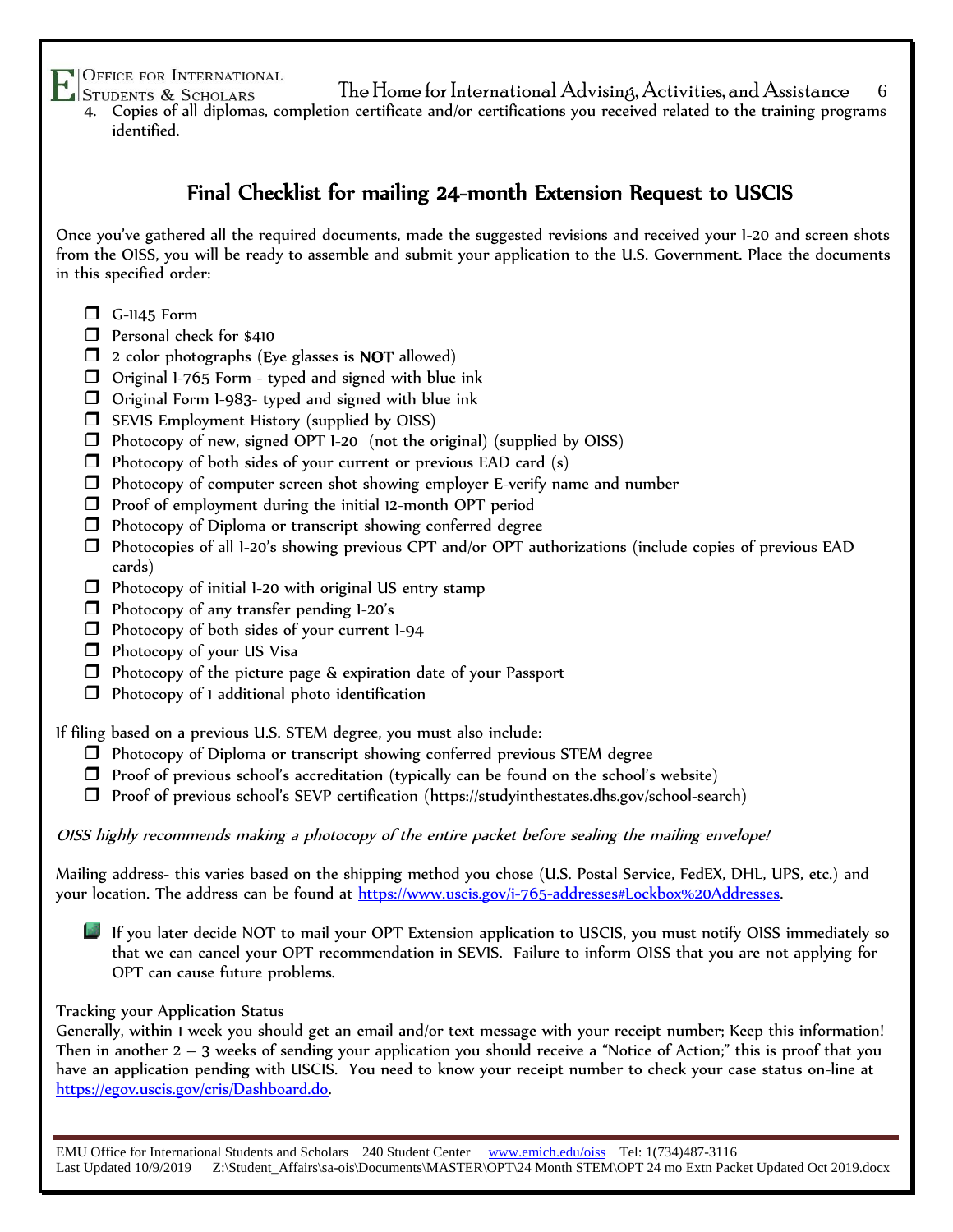H



Last Updated 10/9/2019 Z:\Student\_Affairs\sa-ois\Documents\MASTER\OPT\24 Month STEM\OPT 24 mo Extn Packet Updated Oct 2019.docx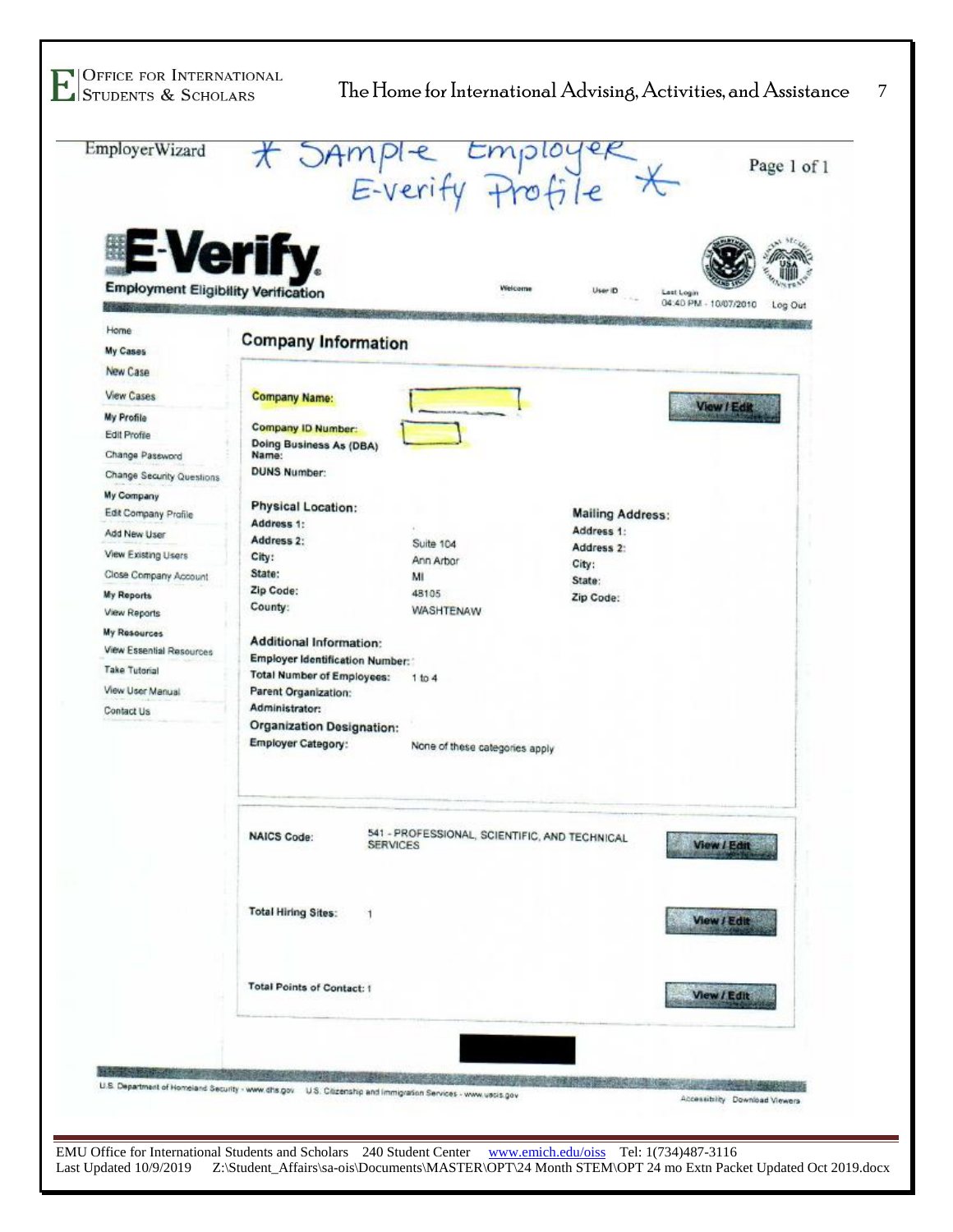# $\frac{1}{\sqrt{2}}$  Office for International Advising, Activities, and Assistance  $\frac{8}{\sqrt{2}}$

#### SAMPLE

### 24-Month OPT Extension Request Form

| Mohammed<br>Algahtani                 |           | E01234567                                    |         |                                                   | LIN 07632134            |  |
|---------------------------------------|-----------|----------------------------------------------|---------|---------------------------------------------------|-------------------------|--|
| First Name                            | Last Name |                                              | EMU ID# |                                                   | Current EAD Card Number |  |
| malgahtani1emich.edu<br>Email Address |           | 117341487-3116<br>Area Code)Telephone Number |         | From 2/19117 to 2/1818<br>EAD Authorization Dates |                         |  |
| 123 Main St Arpt 16                   |           | tamington Hills                              |         | μı                                                | 48676                   |  |
| Current Address                       |           | Current City                                 |         | State                                             | Zip code                |  |

|                         | <sup>1"</sup> Employer                       | $2^{\approx}$ Employer                           |       | 3 <sup>rd</sup> Employer |
|-------------------------|----------------------------------------------|--------------------------------------------------|-------|--------------------------|
| Employer<br>Name        | ABC Software                                 | Acmc Software                                    |       |                          |
| Employer<br>Address     | 10176 Northwestern Hwy<br>Southteld, MI 4311 | 101 Haggerty Ret<br>Sultel 121<br>NOVI, MI 48117 |       |                          |
| Job<br>Title.           | Software Engineer                            | Software Engineer                                |       |                          |
| Supervisor<br>Name      | John Doe                                     | Sharon Mills                                     |       |                          |
| Phone<br>Number         | $(744)123 - 5678$                            | $(244)$ $ 23 - 4567$                             |       |                          |
| Email<br>address        | JD@ABC, COM                                  | SM@ACMC.COM                                      | From: | To:                      |
| Dates of<br>Employment. | From: 3/1/17<br>To: 4118/17                  | From: 4130/17<br>: Present<br>To                 |       |                          |

| From: $2/19/17$ To: $2/28/17$ | From: $4/19/11$ To: $4/29/17$   | From:                      |
|-------------------------------|---------------------------------|----------------------------|
| #Days [O                      | $\pm$ Days $  $                 | #Days                      |
|                               | Cumulative Days Unemployed $21$ | Cumulative Days Unemployed |

In making this request I agree to abide by all requirements, including:

I will provide OISS with a copy of my new Employment Authorization Document (EAD) upon receipt 1 understand 1 should have health insurance coverage throughout my OPT period

I will report all changes in my Name, Employer, and US address to OISS within 10 days of such change

I will report all periods of Unemployment to OISS within 10 days

1 will validate my status with OISS every six months using the OISS Form IR24 Information Reporting Form

I have informed my employer they must report my departure or termination of employment within 48 hours I understand that I may not accrue more than 120 days unemployment during the combined 29 months of OPT

I understand failure to adhere to these regulations may result in the termination of my SEVIS record.

Date

Student Signature